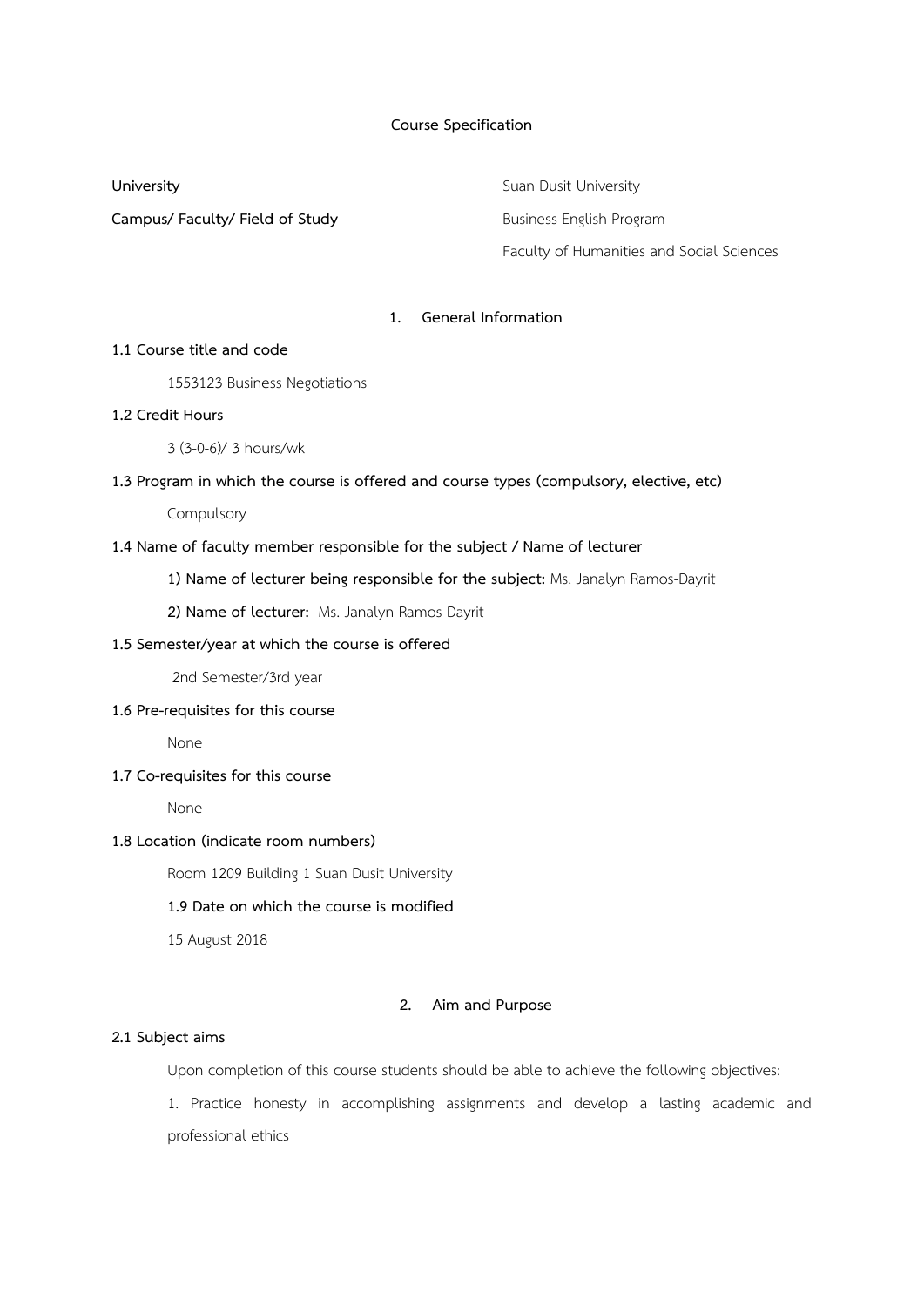2. Enhance knowledge about useful negotiation skills, strategies and approaches, as well as gaining a broad understanding of important concepts used in business negotiations

3. Improve and acquire negotiations skills leading to confidence in negotiations in international business processes and dealing with obstacles and conflicts in business negotiations and resolving conflicts

4. Recognize and understand negotiation styles in order to understand and predict the behavior of individuals, groups and organizations in future business negotiations

5. Get some expert advice and coaching to enhance negotiating skills with the use of information technology and helpful links about business negotiation courses.

#### **2.2 Purposes for developing / modifying the course**

To enhance knowledge of different negotiation skills by improving the persuasive skills, proper handling of the concerns of others, taking proactive approach to negotiation training, being ready to make mistakes and learn to practice more.

### **3. Course Management**

## **3.1 Course description:**

Vocabulary and expressions used for negotiations in an international business context; practice business negotiation processes: making opening statements, pitching, problem solving and drawing conclusions.

#### **3.2 Teaching Hours per semester**

| Lecture/ Practice | Additional Teaching Hours | Training/ | Self-study |
|-------------------|---------------------------|-----------|------------|
| hours             |                           | Fieldwork |            |
| 45                | 45                        |           | 90         |

#### **3.3 Academic advising given to individual students** (**hours per week)**

Students can contact the teacher online through chat on social network applications or through phone calls from 8am until 5pm.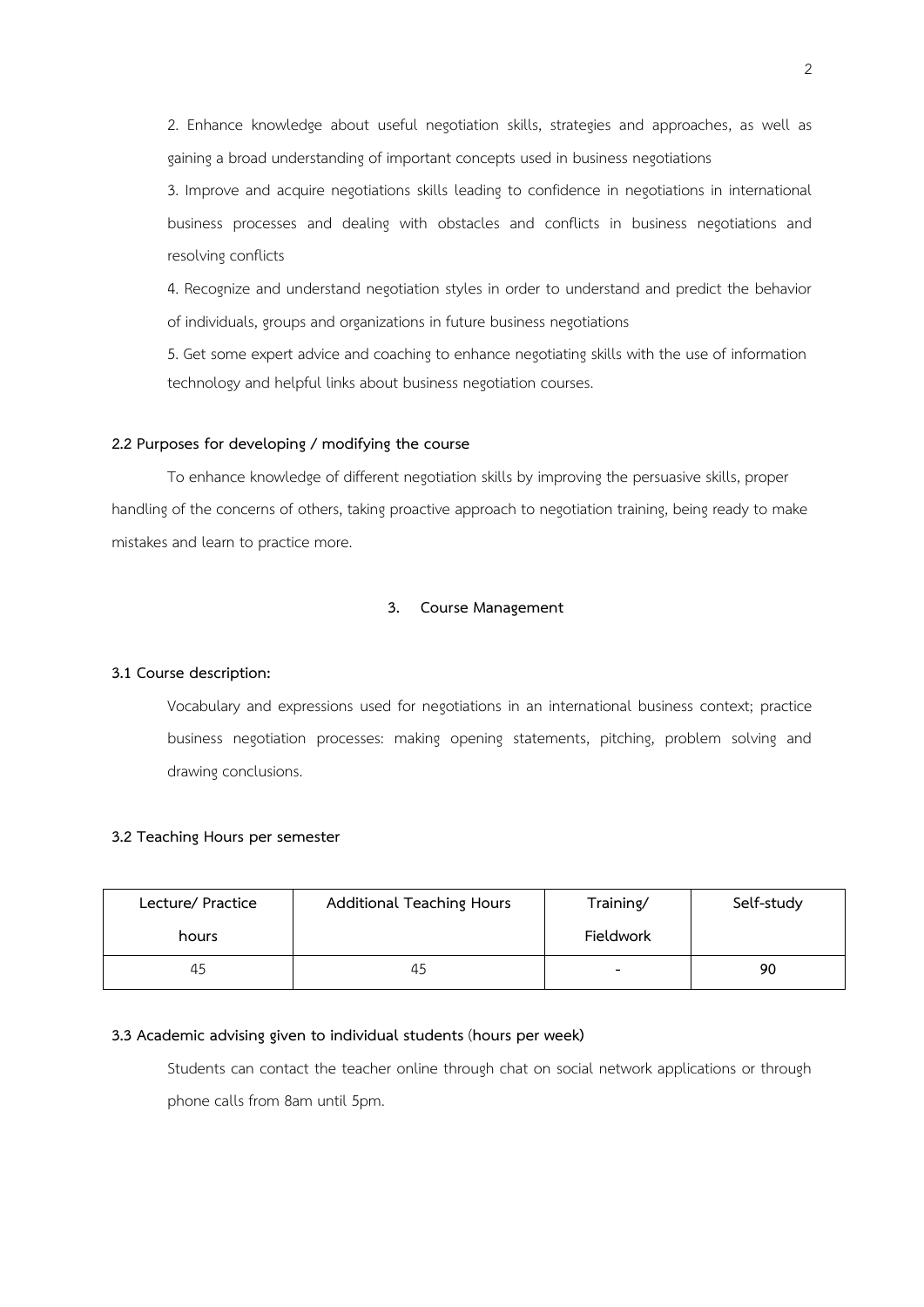# **4. Development of Student Learning Outcomes**

# **Teaching Strategies and Assessment**

| Learning Outcomes Being Developed                                            | <b>Teaching Strategies</b>                 | Methods of Assessment                            | Assessmen<br>t Week | Proportion of<br>Assessment |
|------------------------------------------------------------------------------|--------------------------------------------|--------------------------------------------------|---------------------|-----------------------------|
| 1. Develop self-discipline, punctuality<br>1. Take on time attendance, check |                                            | 1. On time attendance in every class             | $1 - 15$            | 10%                         |
| and responsibilities                                                         | assignments and give weekly tests          | 2. Regular grading of assignments and            |                     |                             |
| 2. Show honesty in the assigned tasks                                        | 2. Check assignments and grade weekly      | tests                                            |                     |                             |
| 3. Conform to rules and regulations                                          | tests thoroughly                           | 3. Rubric for guidelines for behavior            |                     |                             |
| 4. Have academic and professional                                            | 3. Set guidelines for proper behavior and  | 4. Lecture on rules and regulations and          |                     |                             |
| ethics                                                                       | assign points accordingly                  | one to one chat with students if                 |                     |                             |
|                                                                              | 4. Explain rules and regulations clearly   | necessary                                        |                     |                             |
|                                                                              | and ask for justifying inappropriate       |                                                  |                     |                             |
|                                                                              | behavior or action                         |                                                  |                     |                             |
| 1. Have an understanding of an                                               | 1. Discussions, videos, pair and group     | 1. Class activities, exercises and<br>Week 2, 6, |                     | 50%                         |
| acquired skill of English in listening,                                      | work                                       | interviews                                       | 8, 10, 12, 14       |                             |
| speaking, reading and writing                                                | 2. Lectures, discussions, pair and group   | 2. Weekly individual and group tests             | and 16              |                             |
| 2. Have knowledge in the field of                                            | work                                       | and activities                                   |                     |                             |
| Business English covering vocabulary,                                        | 3. Lectures and videos                     | 3. Class tests and interviews                    |                     |                             |
| grammar and expressions;                                                     | 4. Lectures, videos and power point        | 4. Exercises and discussions                     |                     |                             |
| 3. Have basic knowledge of business;                                         | presentations                              |                                                  |                     |                             |
| 4. Have integrated knowledge in other                                        |                                            |                                                  |                     |                             |
| related disciplines                                                          |                                            |                                                  |                     |                             |
| 1. Have the ability to search for and                                        | 1. Class discussions on finding up-to-date | 1. Interactive talks and eliciting               | Week 14             | 20%                         |
| integrate up-to-date information and                                         | information                                | information                                      | and 16              |                             |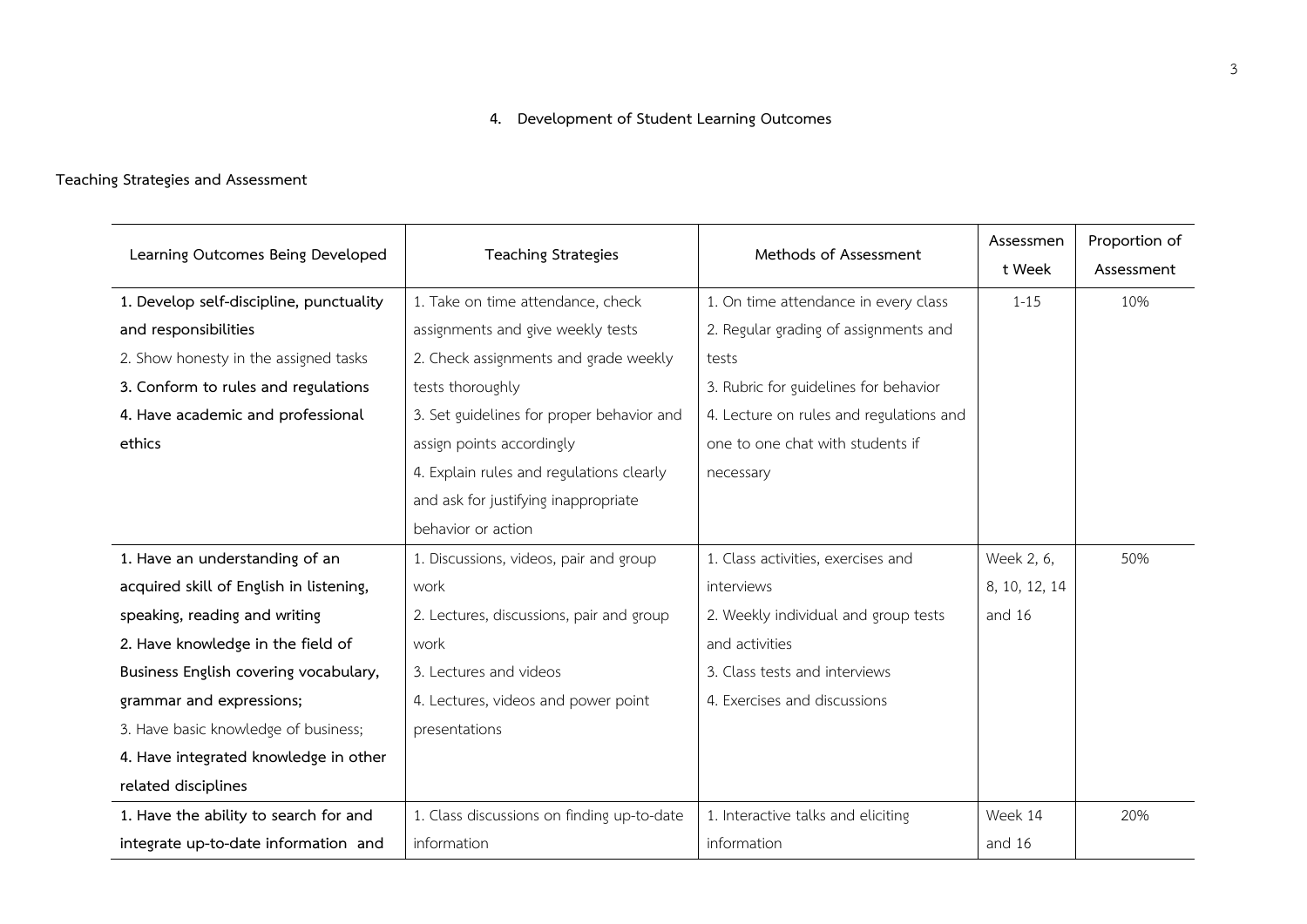| Learning Outcomes Being Developed         | <b>Teaching Strategies</b>                  | Methods of Assessment                   | Assessmen<br>t Week | Proportion of<br>Assessment |
|-------------------------------------------|---------------------------------------------|-----------------------------------------|---------------------|-----------------------------|
| new technology;                           | 2. Class activities based on situations in  | 2. Pair work, group and class exercises |                     |                             |
| 2. Think creatively and have the ability  | real life                                   | 3. Assign exercises in pairs and groups |                     |                             |
| to apply knowledge appropriately;         | 3. Assign problems using real life          | 4. Elicit information and answers from  |                     |                             |
| 3. Be able to think, analyze and solve    | simulations                                 | discussions and exercises               |                     |                             |
| problems systematically;                  | 4. Lectures, class discussions and          |                                         |                     |                             |
| 4. Synthesize original body of knowledge. | exercises                                   |                                         |                     |                             |
|                                           |                                             |                                         |                     |                             |
| 1. Have cooperative interpersonal         | 1. Have group and class discussions         | 1. Provide feedback during and after    | $1 - 15$            | 10%                         |
| skills and respect for the rights and     | 2. Interactive talks in class involving all | discussions                             |                     |                             |
| opinions of others;                       | students                                    | 2. Provide opportunity for equal        |                     |                             |
| 2. Communicate effectively                | 3. Group discussions with rotating group    | participation and healthy discussions   |                     |                             |
| 3. Work, and be responsible for the       | leaders                                     | 3. Assign points to group leaders and   |                     |                             |
| assigned work, duties and roles in the    |                                             | individual members for responsibility   |                     |                             |
| workgroup.                                |                                             | and participation in discussions        |                     |                             |
| 1.Be able to use information technology   | 1. Assign exercises involving researching   | 1. Individual and group presentations   | $1 - 15$            | 10%                         |
| to search for information and present     | information on the internet                 | 2. Online exercises and assignments     |                     |                             |
| work                                      | 2. Create Facebook and email groups,        | 3. Monthly Individual presentations     |                     |                             |
| 2. Use information technology for         | and use mobile apps                         | 4. Weekly individual and group tests    |                     |                             |
| communication                             | 3. Assign minor research work               |                                         |                     |                             |
| 3. Calculate and analyze basic            | 4. Assign exercises for finding and         |                                         |                     |                             |
| quantitative data                         | presenting information from the internet    |                                         |                     |                             |
| 4. Calculate and process data by using    |                                             |                                         |                     |                             |
| computer applications                     |                                             |                                         |                     |                             |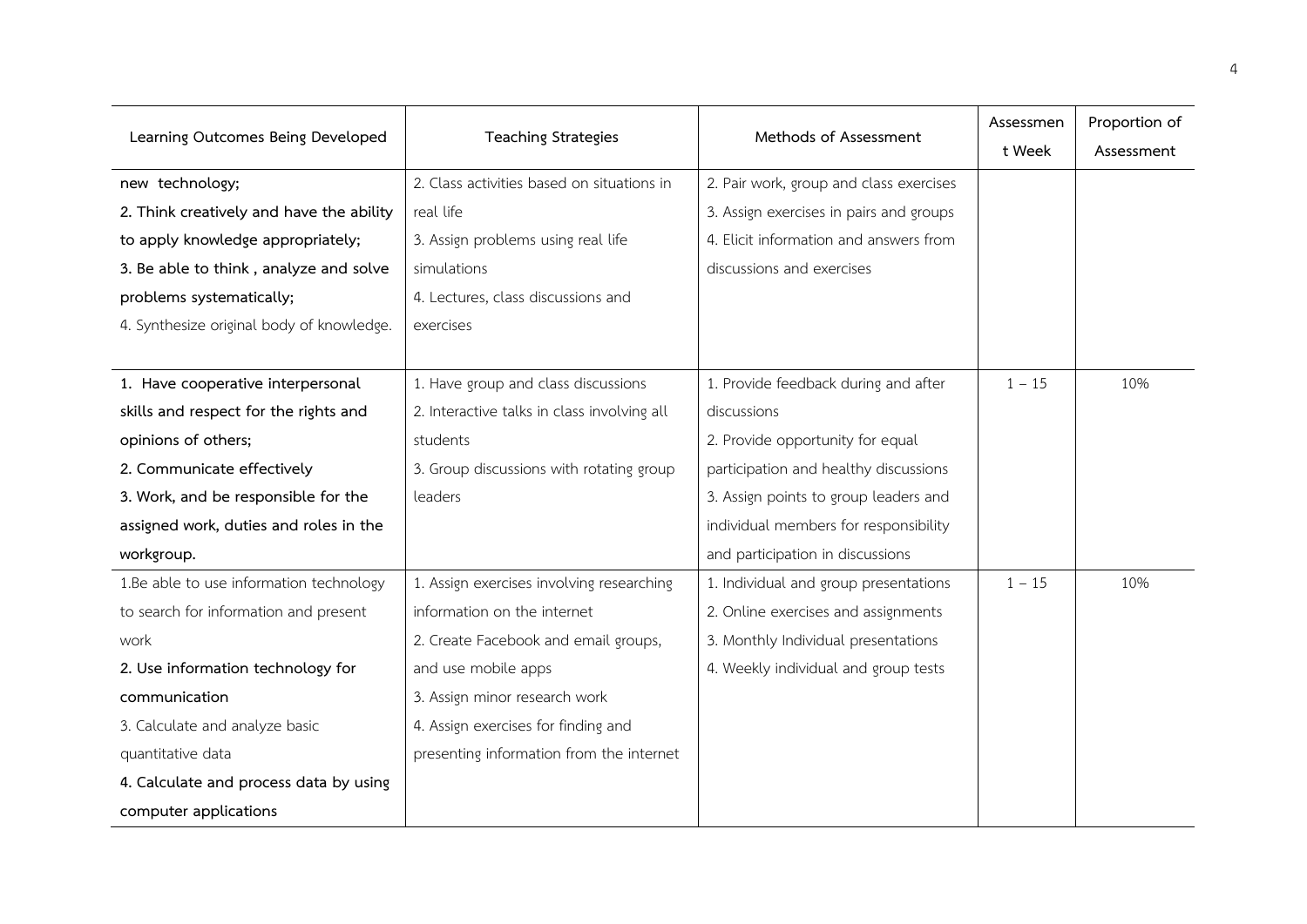# **5. Teaching Plan and Evaluation**

# **5.1 Teaching Plan**

| Week               |                              | Teaching and Learning Activities /       |                                              | Assessment and             |          |
|--------------------|------------------------------|------------------------------------------|----------------------------------------------|----------------------------|----------|
|                    | Topic / Details              |                                          | <b>Instructional Materials</b>               | Evaluation                 | Lecturer |
| (Hour/s)           |                              | Activities and Tasks                     |                                              | (Proportion)               |          |
| 1                  | Introduction to the          | - Explain the course syllabus, course    | - Use the OHP, laptop, video, textbook in    | -Evaluate students about   | Jana     |
| (3 hrs.)           | course methodology           | overview and objectives                  | discussing the course syllabus               | expectation and goals thru | Ramos -  |
|                    | and syllabus                 | - Student and teacher self-introductions | - Let the students participate by giving     | participation (10%)        | Dayrit   |
|                    |                              | - Hand-outs and visual aids.             | their views, expectations and comments       |                            |          |
| $\overline{2}$     | Introduction to              | - Handouts compilation and visual aids   | -Use the OHP, laptop, video, recording       | - Evaluate students thru   | Jana     |
| (3 hrs.)           | <b>Business Negotiations</b> | -Introduction to Business Negotiations   | and textbook for the discussion              | in-class exercises (book   | Ramos -  |
|                    |                              | (The Negotiator, Team vs. Individual     | - Let the students read, analyze and give    | activities) and short quiz | Dayrit   |
|                    |                              | negotiations, stages and types of        | feedback of the lesson                       | (10%)                      |          |
|                    |                              | negotiations, effective strategies and   | - Initiate in-class exercises and short quiz | - Evaluate students thru   |          |
|                    |                              | approaches)                              | at the end of the class                      | attendance and             |          |
|                    |                              | - In-class exercises                     |                                              | participation (20%)        |          |
|                    |                              | - Short quiz                             |                                              |                            |          |
| $3 - 4$            | Elements of                  | - Handouts compilation and visual aids   | - Use the OHP, laptop, video, recording      | - Evaluate students thru   | Jana     |
| $(6 \text{ hrs.})$ | Successful Negotiation       | - Discuss the elements of negotiation,   | and textbook for the discussion              | in-class exercises (book   | Ramos -  |
|                    |                              | preparation, setting goals and limits    | - Let the students participate in class      | activities) and short quiz | Dayrit   |
|                    |                              | - In-class exercises                     | discussion                                   | (10%)                      |          |
|                    |                              | - short quiz                             | - Encourage students to give questions       | - Evaluate students thru   |          |
|                    |                              |                                          | and responses before the in-class            | situations in a role play  |          |
|                    |                              |                                          | exercises and short quiz                     | participation and          |          |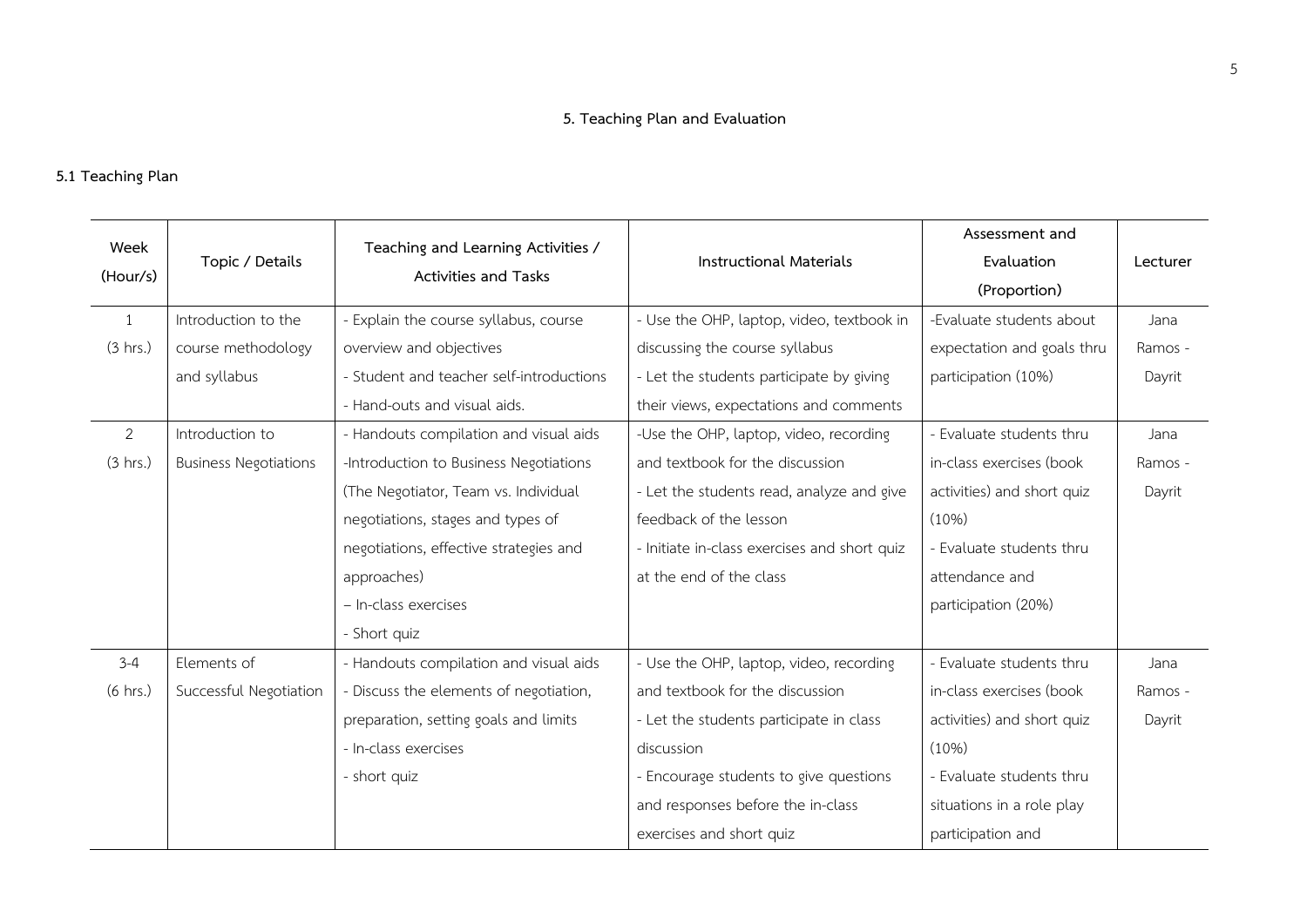|                    |                               |                                         | - Let students work in group for the         | attendance (20%)           |         |
|--------------------|-------------------------------|-----------------------------------------|----------------------------------------------|----------------------------|---------|
|                    |                               |                                         | presentation                                 |                            |         |
| $5 - 6$            | Knowing the Market            | - Handouts compilation and visual aids  | - Use the OHP, laptop, video, recording      | - Evaluate students thru   | Jana    |
| $(6 \text{ hrs.})$ | Place                         | - Discuss how to gather information,    | and textbook for the discussion              | in-class exercises (book   | Ramos - |
|                    |                               | playing detective and evaluation info,  | - Let the students read the sentences        | activities) and short quiz | Dayrit  |
|                    |                               | preparing from the general to specific  | and encourage them to give their views       | 10 %)                      |         |
|                    |                               | - In-class exercises                    | and in doing the in-class exercises          | - Evaluate students thru   |         |
|                    |                               | - Role play                             | - Let students work in group for the role    | situations in a role play  |         |
|                    |                               | - Short quiz                            | play                                         | participation and          |         |
|                    |                               |                                         | - A short quiz will be given at the end of   | attendance (20%)           |         |
|                    |                               |                                         | class                                        |                            |         |
| $7 - 8$            | Conflicts in Business         | - Handouts compilation and visual aids  | - Use the OHP, laptop, video, recording      | - Evaluate students thru   | Jana    |
| $(6 \text{ hrs.})$ | Negotiation                   | - Discuss overcoming and guidelines for | and textbook for the discussion              | in-class exercises (book   | Ramos - |
|                    |                               | common glitches, dealing with bad       | - Let the students participate in class      | activities) and short quiz | Dayrit  |
|                    |                               | negotiating environment                 | discussion                                   | (10%)                      |         |
|                    |                               | - In-class exercises                    | - Encourage students to give questions       | - Evaluate students thru   |         |
|                    |                               | - Presentation                          | and responses before the in-class            | situations in a role play  |         |
|                    |                               | - Mid-term                              | exercises and short quiz                     | participation and          |         |
|                    |                               |                                         | - Let students work in group for the         | attendance (20%)           |         |
|                    |                               |                                         | presentation                                 |                            |         |
| $9 - 10$           | <b>International Business</b> | - Mid-term Examination                  | -Use the OHP, laptop, video, recording       | - Evaluate students thru   | Jana    |
| $(6 \text{ hrs.})$ | Negotiation                   | - Handouts compilation and visual aids  | and textbook for the discussion              | situations in a role play  | Ramos - |
|                    |                               | - Explain how to understand culture     | - Let the students read, analyze and give    | participation and          | Dayrit  |
|                    |                               | before negotiating across the globe,    | feedback of the lesson                       | attendance (20%)           |         |
|                    |                               | listening around the world and          | - Initiate in-class exercises and short quiz | - Mid-term exam (20%)      |         |
|                    |                               | overcoming issues                       | at the end of the class                      |                            |         |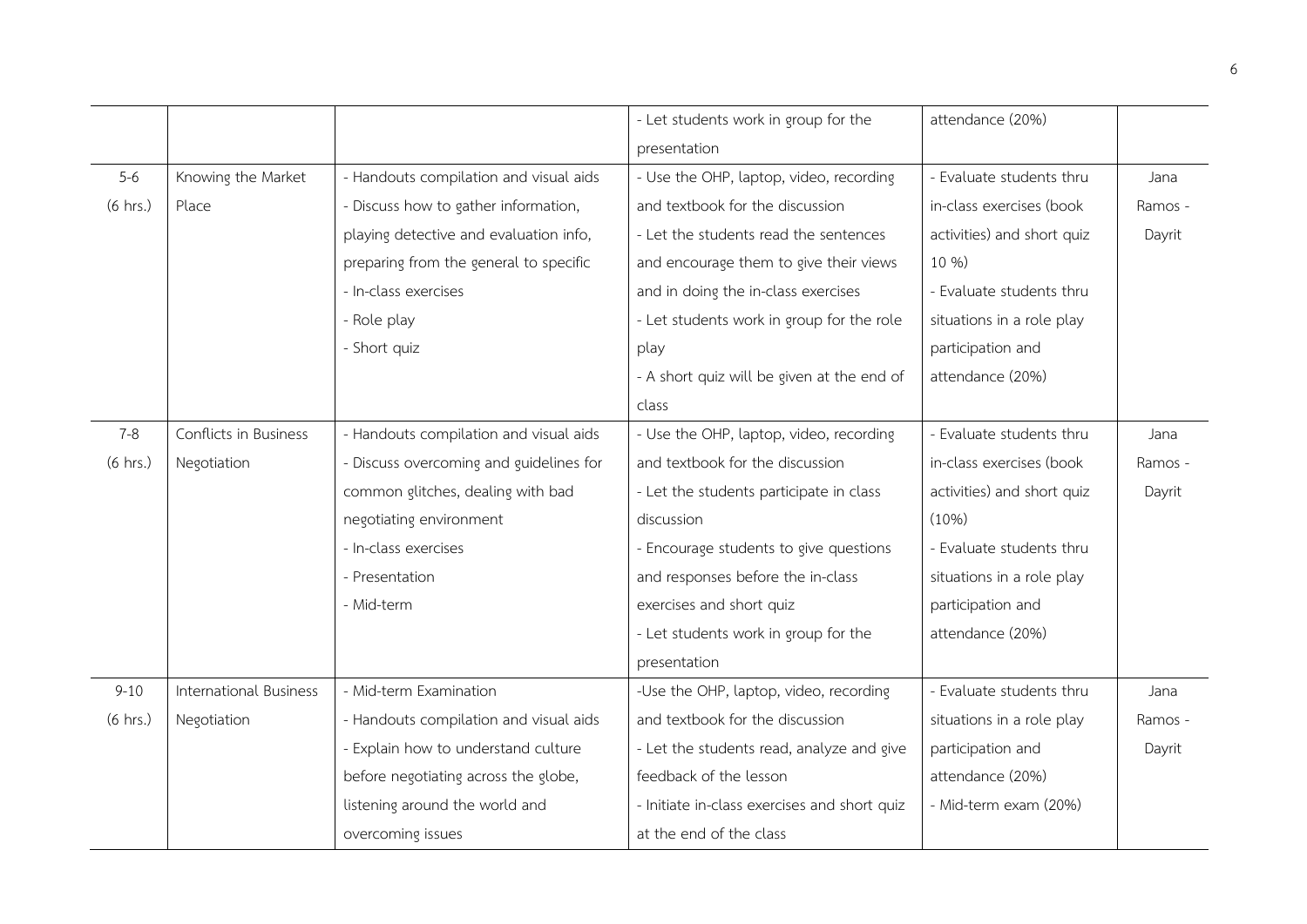|                    |                        | - In-class exercises                        | - Let students take the mid-term exam      |                            |         |
|--------------------|------------------------|---------------------------------------------|--------------------------------------------|----------------------------|---------|
|                    |                        | - Role play                                 |                                            |                            |         |
|                    |                        | - Short quiz                                |                                            |                            |         |
| $11 - 12$          | Telephone and          | - Handouts compilation and visual aids      | - Use the OHP, laptop, video, recording    | - Evaluate students thru   | Jana    |
| $(6 \text{ hrs.})$ | Internet Negotiation   | - Discuss and analyze if your negotiating   | and textbook for the discussion            | in-class exercises (book   | Ramos - |
|                    |                        | in the call and negotiating via E-mail      | - Let the students read the sentences      | activities) and short quiz | Dayrit  |
|                    |                        | - In-class exercises                        | and encourage them to give their views     | (10%)                      |         |
|                    |                        | - Presentation                              | and in doing the in-class exercises        | - Evaluate students thru   |         |
|                    |                        | - Short quiz                                | - Let students work in group for the       | group Project (20%)        |         |
|                    |                        |                                             | presentation                               | - Evaluate students thru   |         |
|                    |                        |                                             | - A short quiz will be given at the end of | situations in a role play  |         |
|                    |                        |                                             | class                                      | participation and          |         |
|                    |                        |                                             |                                            | attendance (20%)           |         |
|                    |                        |                                             |                                            |                            |         |
| $13 - 14$          | Ten Personality Traits | - Handouts compilation and visual aids      | - Use the OHP, laptop, video, recording    | - Evaluate students thru   | Jana    |
| $(6 \text{ hrs.})$ | of Top Negotiators     | - Discuss the ten personality traits of top | and textbook for the discussion            | in-class exercises (book   | Ramos - |
|                    |                        | negotiators                                 | - Let the students participate in class    | activities) and short quiz | Dayrit  |
|                    |                        | - In-class exercises                        | discussion                                 | (10%)                      |         |
|                    |                        | - Presentation                              | - Encourage students to give questions     | - Evaluate students thru   |         |
|                    |                        | - Short Quiz                                | and responses before the in-class          | situations in a role play  |         |
|                    |                        |                                             | exercises and short quiz                   | participation and          |         |
|                    |                        |                                             | - Let students work in group for the       | attendance (20%)           |         |
|                    |                        |                                             | presentation                               | - Evaluate students thru   |         |
|                    |                        |                                             |                                            | group Project (20%)        |         |
| 15                 | Review of topics       | - Review content in all topics covered for  | - Use the OHP, laptop, video, recording    | - Evaluate students thru   | Jana    |
| (3 hrs.)           |                        | the final exam                              | and textbook for the final discussion and  | situations in a role play  | Ramos - |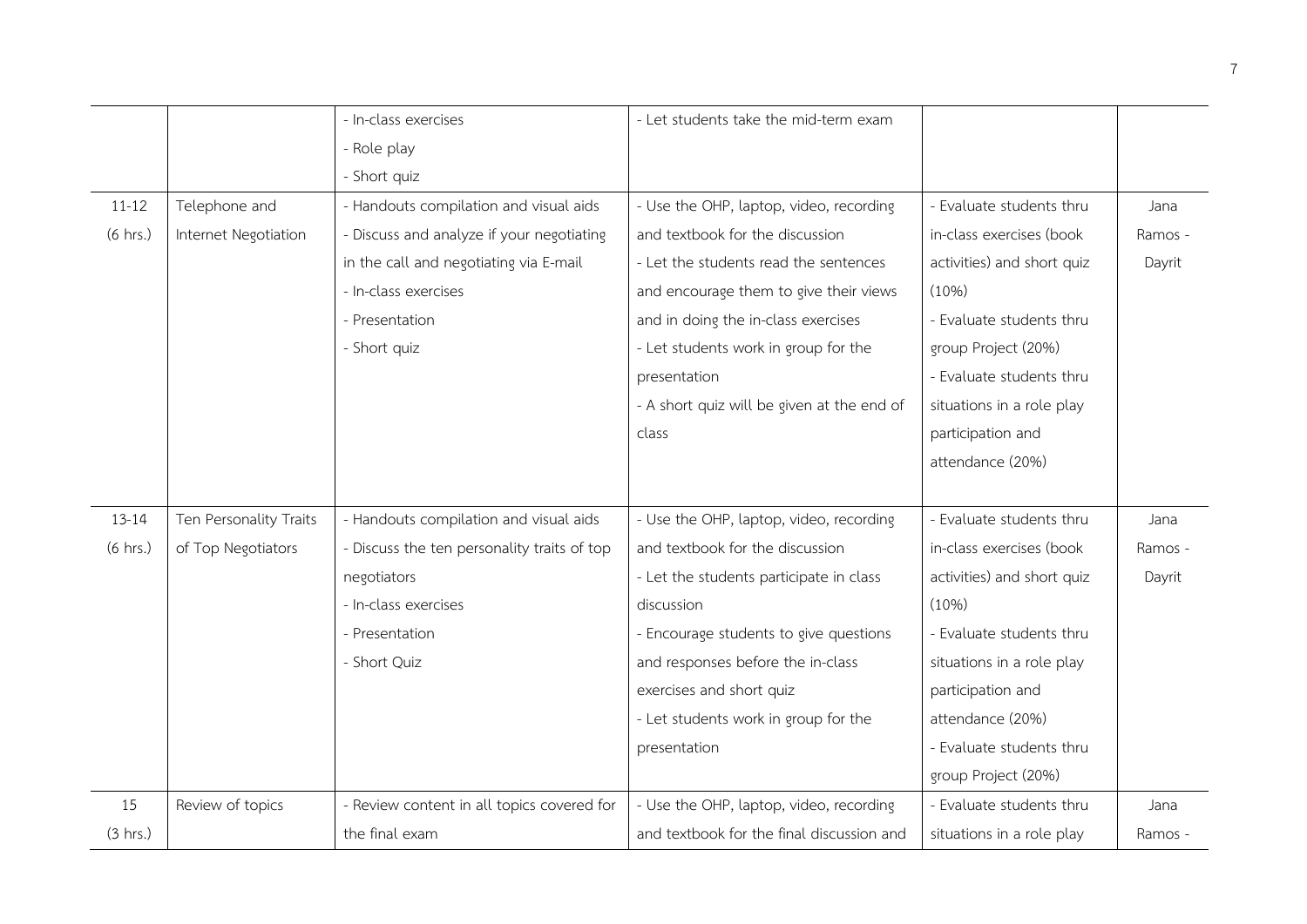|                      |                   | - In-class exercises | review                                    | participation and  | Dayrit  |
|----------------------|-------------------|----------------------|-------------------------------------------|--------------------|---------|
|                      |                   |                      | - Initiate question and answer portion to | attendance (20%)   |         |
|                      |                   |                      | test students readiness                   |                    |         |
|                      |                   |                      | - Let students play a game for the in-    |                    |         |
|                      |                   |                      | class exercises                           |                    |         |
| 16                   | Final examination | - Final test paper   | -Let students take the final exam         | - Final exam (20%) | Jana    |
| $(1.5 \text{ hrs.})$ |                   |                      |                                           |                    | Ramos - |
|                      |                   |                      |                                           |                    | Dayrit  |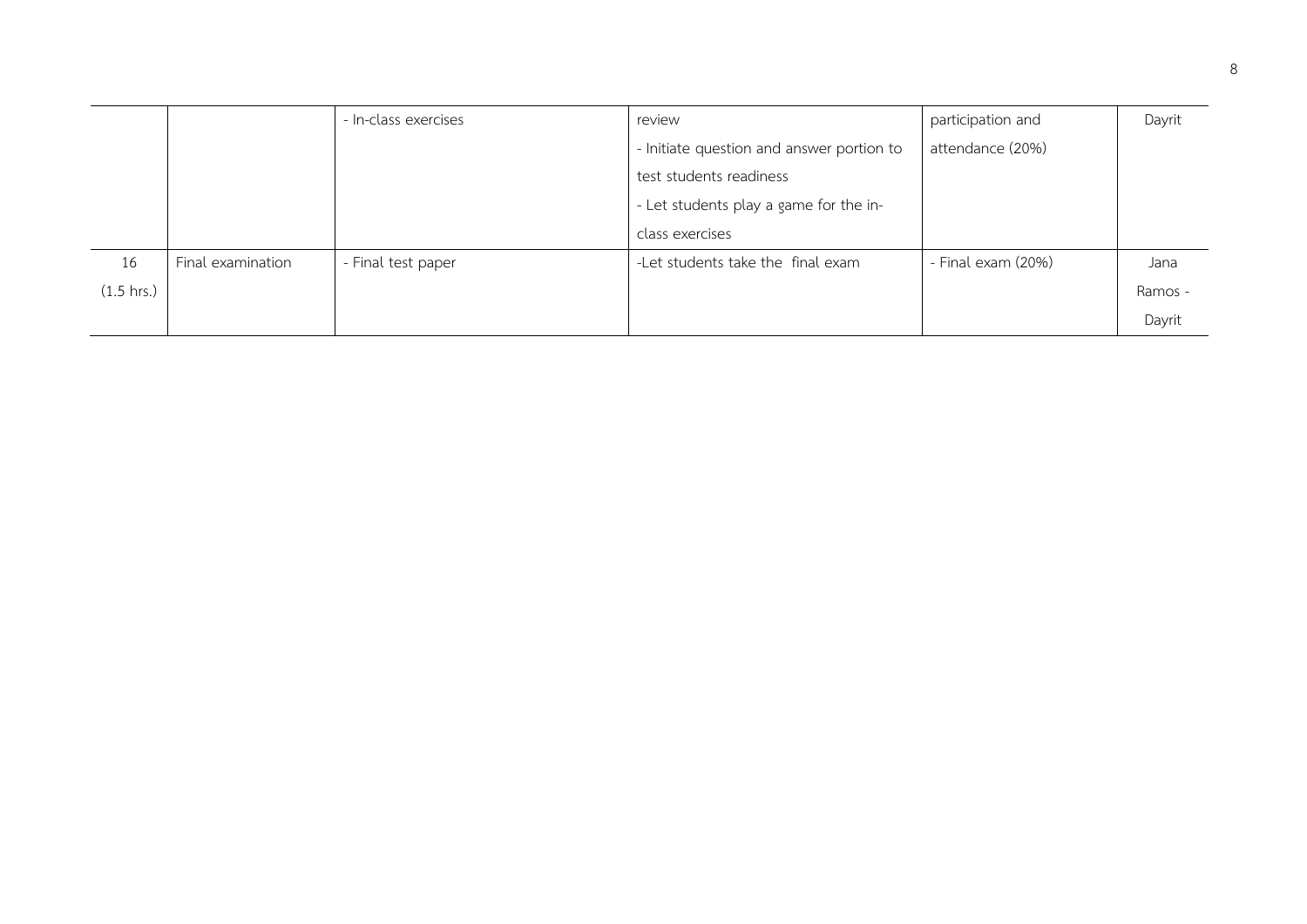#### **5.2 Assessment and Evaluation**

## **1) Assessment**

| Attendance and Participation | 20% |
|------------------------------|-----|
| Group Project                | 20% |
| Ouiz and Homework            | 20% |
| Midterm Exam                 | 20% |
| Final Exam                   | 20% |

## **2) Evaluation**

Criterion - referenced Assessment

| Scores   | Grade                     |
|----------|---------------------------|
| 90-100   | $\boldsymbol{\mathsf{A}}$ |
| 85-89    | $B+$                      |
| 75-84    | $\sf B$                   |
| 70-74    | $C+$                      |
| 60-69    | $\mathsf{C}$              |
| 55-59    | $D+$                      |
| 50-54    | D                         |
| $0 - 50$ | F                         |

# **6. Teaching and Learning Resources**

## **6.1 Required text**

Ramos-Dayrit, J. (2018). *Business Negotiations.* Bangkok: Suan Dusit Graphic Site

# **6.2 Essential references**

Simon Sweeney, (2004) Communicating in Business. Cambridge: Cambridge University Press. Roger Barnard & Jeff Cady, (2002). Business Venture 1. Oxford: Oxford University Press Roger Barnard & Jeff Cady, (2009). Business Venture 2. Oxford: Oxford University Press

#### **6.3 Suggested references**

Michael C. Donaldson, (2007). *Negotiating For Dummies®, 2nd Edition*. Retrieved from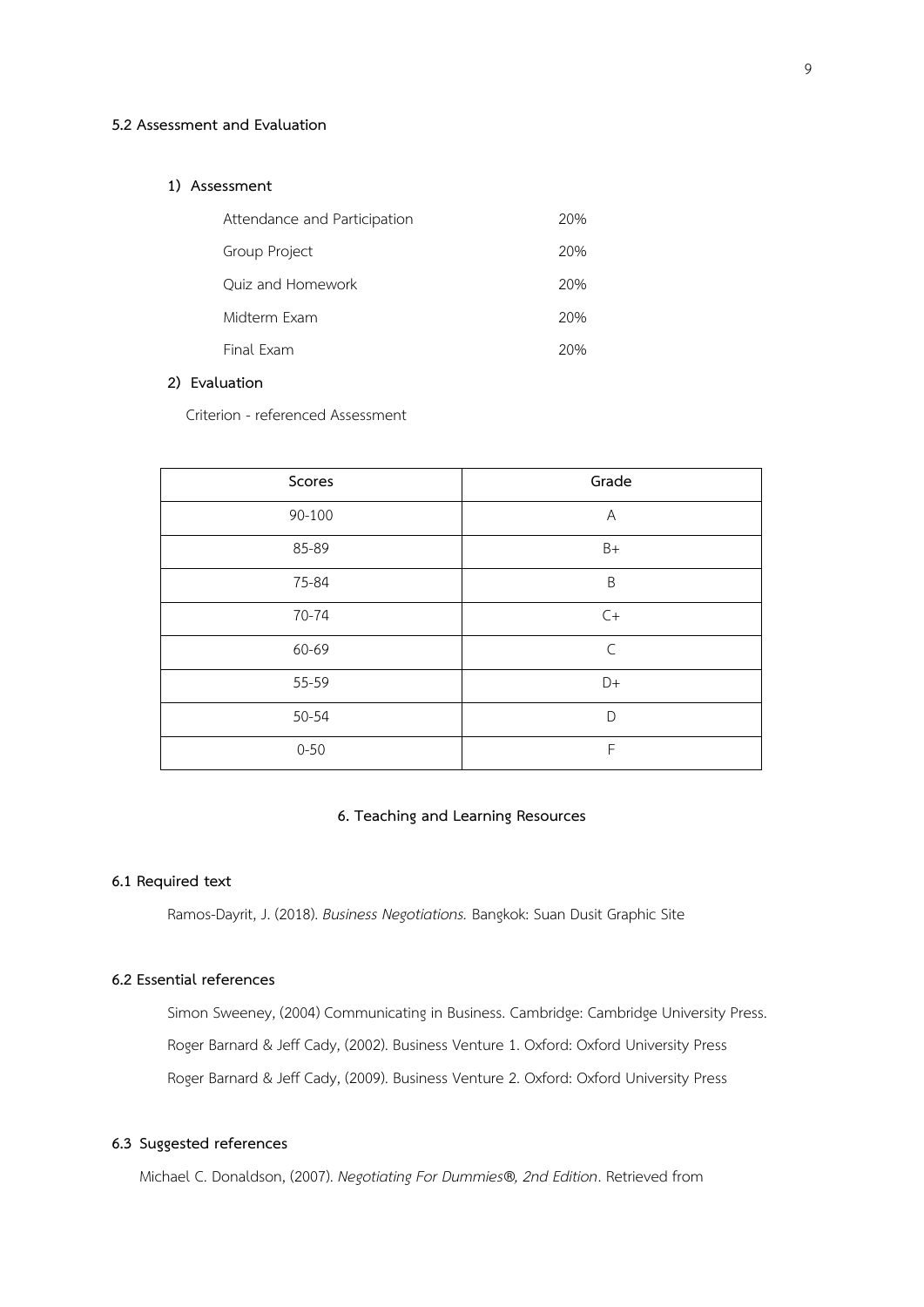http://zxr.es/Negotiating%20for%20Dummies.pdf

Phil W., (February 26, 2011). *Vocabulary Lists Negotiation*. Retrieved from

https://www.vocabulary.com/lists/40123

Teacher Joe, (2005). *Negotiate in English*. Retrieved from<http://teacherjoe.us/> BusinessNegotiation.html

### **7. Course Evaluation and Improvement**

## **7.1 Strategies for obtaining student feedback on quality of subject**

1. The overall students' satisfactions with learning this course showed moderate level (X=3.25).

Considering the aspects, good level of Satisfaction illustrated the facilities and the consultation.

i.e. Online Assessment by the University

# **7.2 Strategies for teaching evaluation**

- 1. Independent feedback from students
- 2. Assessment of results achieved by students
- 3. Consultation with students' advisors

## **7.3 Processes for Teaching Improvement**

- 1. Discussions with and feedback from colleagues
- 2. Classroom research
- 3. Expand knowledge through online teaching courses

4. Attend seminars and conferences to interact with delegates and attend presentations to improve knowledge on teaching strategies.